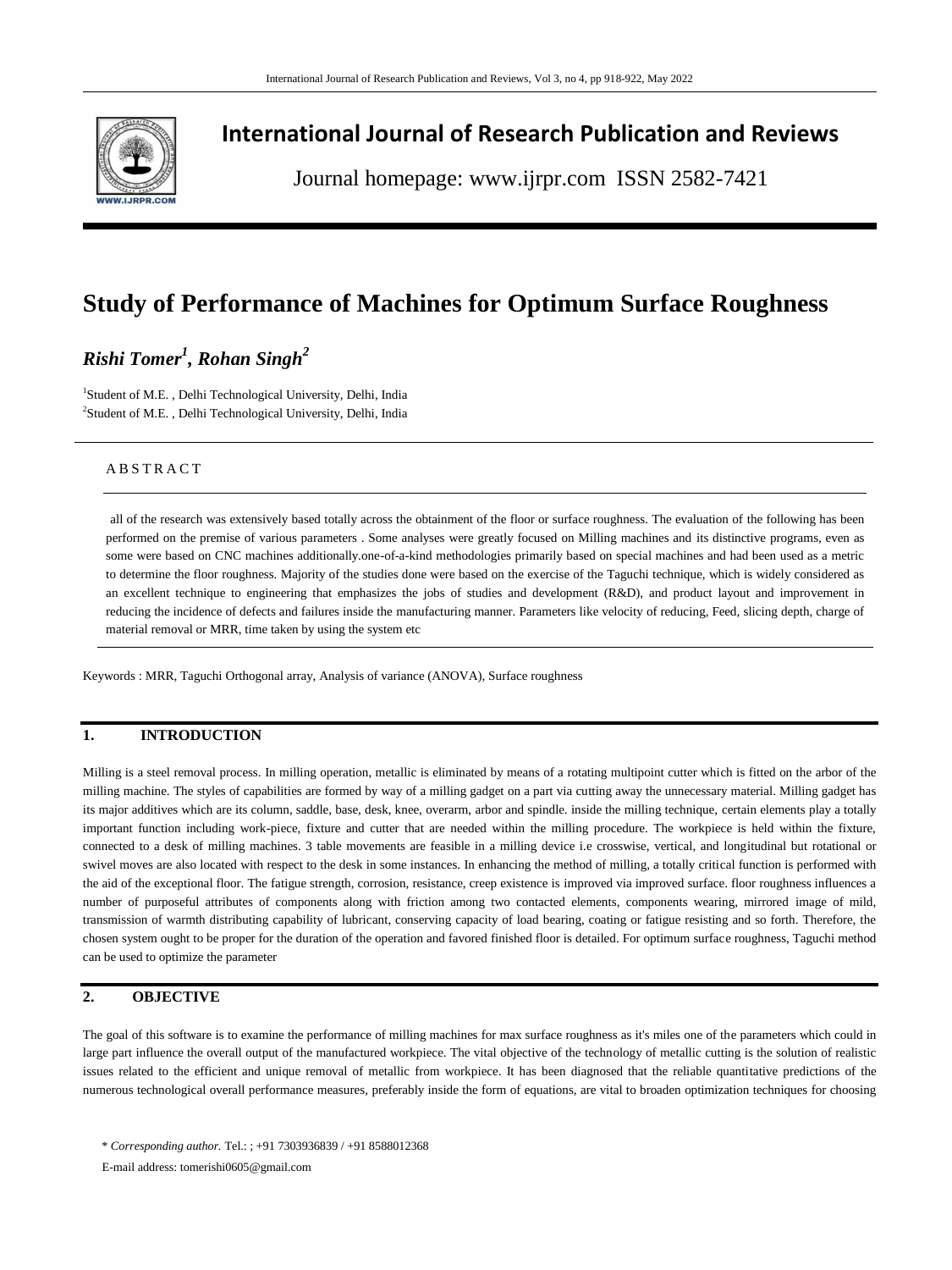slicing situations in manner planning. The progress in the improvement of predictive fashions, primarily based on cutting theory, has no longer yet met the objective; the maximum important cutting overall performance measures, which include, tool lifestyles, reducing force, roughness of the machined floor, power intake, … and so on., need to be defined the usage of experimental studies. Consequently, further improvement and optimization for the technological and financial performance of machining operations rely upon a nicely based totally experimental methodology. Unfortunately, there is a lack of statistics handling. Take a look at methodology and information evaluation in metallic slicing experiments. The call for excessive first-class and completely computerized manufacturing focuses interest on the surface condition of the product, in particular the roughness of the machined surface, because of its impact on product appearance, feature, and reliability. For those reasons it's far critical to maintain consistent tolerances and floor ends. also, the high-quality of the machined surface is beneficial in diagnosing the stability of the machining manner, in which a deteriorating floor end might also imply workpiece fabric non-homogeneity, revolutionary device wear, reducing device chatter, and so forth. The multiplied application of computer aided manufacturing (CAM) to machining by using CNC machine gear has focused on growing dependable equipment information systems, to make sure top-rated manufacturing the usage of high priced equipment. amongst several commercial machining processes, milling is a fundamental machining operation. End milling is the most common steel removal operation encountered. It is extensively used in a variety of manufacturing industries together with the aerospace and car sectors, wherein excellence is an critical element in the production of slots and dies. The superiority of the surface plays a totally crucial role within the performance of milling as a great-quality milled surface appreciably improves fatigue power, corrosion resistance, and creep existence. floor roughness also influences several functional attributes of elements, including sporting, warmth transmission, capability of keeping a lubricant, coating, or resisting fatigue. Therefore, the favored finish floor is typically targeted and the appropriate tactics are selected to reach the specified fine. several elements affect the very last surface roughness in end milling operation. factors together with spindle velocity, feed price, and depth of cut that manage the slicing operation can be set up earlier. but, factors consisting of device geometry, device wear, and chip formation, or the material properties of each tool and workpiece are out of control. One must develop strategies expecting the surface roughness of a product before milling in order to examine the robustness of machining parameters which includes feed charge or spindle pace for retaining a preferred floor roughness and growing product first-rate. It is also essential that the prediction method needs to be accurate and reliable. Researchers on this site try to develop fashions that may expect floor finish of a steel for a ramification of machining situations which includes pace, feed, depth of cut, and so on. dependable fashions would no longer most effective simplify manufacturing procedure making plans and manage, but could assist in optimizing machinability of substances. therefore, the cause of this examine is (1) to observe the effect of machining parameters on the surface exceptional of the machined surfaces, (2) to expand one floor prediction approach which is termed the a couple of regression prediction version and (3) to assess prediction potential of model.

#### **3. EXPERIMENTAL DESIGN**

Experiments have been performed in order to investigate the effects of one or more factors of the process parameters (spindle speed, feed rate and depth of cut) on the surface finish of the machined surface. When an experiment involves two or more factors, the factors can affect the response individually or interactively. Often, the experimental design does not give an idea about the interaction effects of the factors as in the case of one factor at-a time experimentation, All possible factor level combinations experiments conducted in completely randomized designs are especially useful for testing the interaction effect of the factors. Completely randomized designs are appropriate when there are no restrictions on the order of the testing to avoid systematic bias errors due to the wear of the cutting tool. The procedure to define a model of the process includes the following steps:

1. Selecting the factors to be involved in the process and choosing the levels of these factors. 2. Conducting the experiment at all possible factor level combinations randomly. 3. Analyzing the collected data using parametric analyses of variance (ANOVA). 4. Building the multiple regression model. 5. Validating of the model.

*Experimental Procedure:* This experiment employed a Bridgeport end-milling machine. Eight ¾-inch four-flute high-speed steel cutters were used. The experiment has been done under a dry machining environment. The experimental setup is shown in figure. 1. The cutting parameters were set as: four levels of spindle speed (750, 1000, 1250, 1500 rpm), seven levels of feed rate (150, 225, 300, 375, 450, 525, 600 mm/min), and three levels of depth of cut (0.25, 0.75, 1.25 mm). The cutters used to execute the experiment were selected randomly. Surface roughness Ra measured in micrometers was the response variable. Several variables were put under close control including the machine on which milling operation was performed (the same machine was used for all experimental work), and the operator (the same operator machined all specimens). The surface roughness data were collected randomly for each of the 84 machining conditions defined by the levels of independent variables (4 spindle speeds  $\times$ 7 cutting feeds  $\times$  3 depths of cut). The experiment was performed on aluminum workpieces.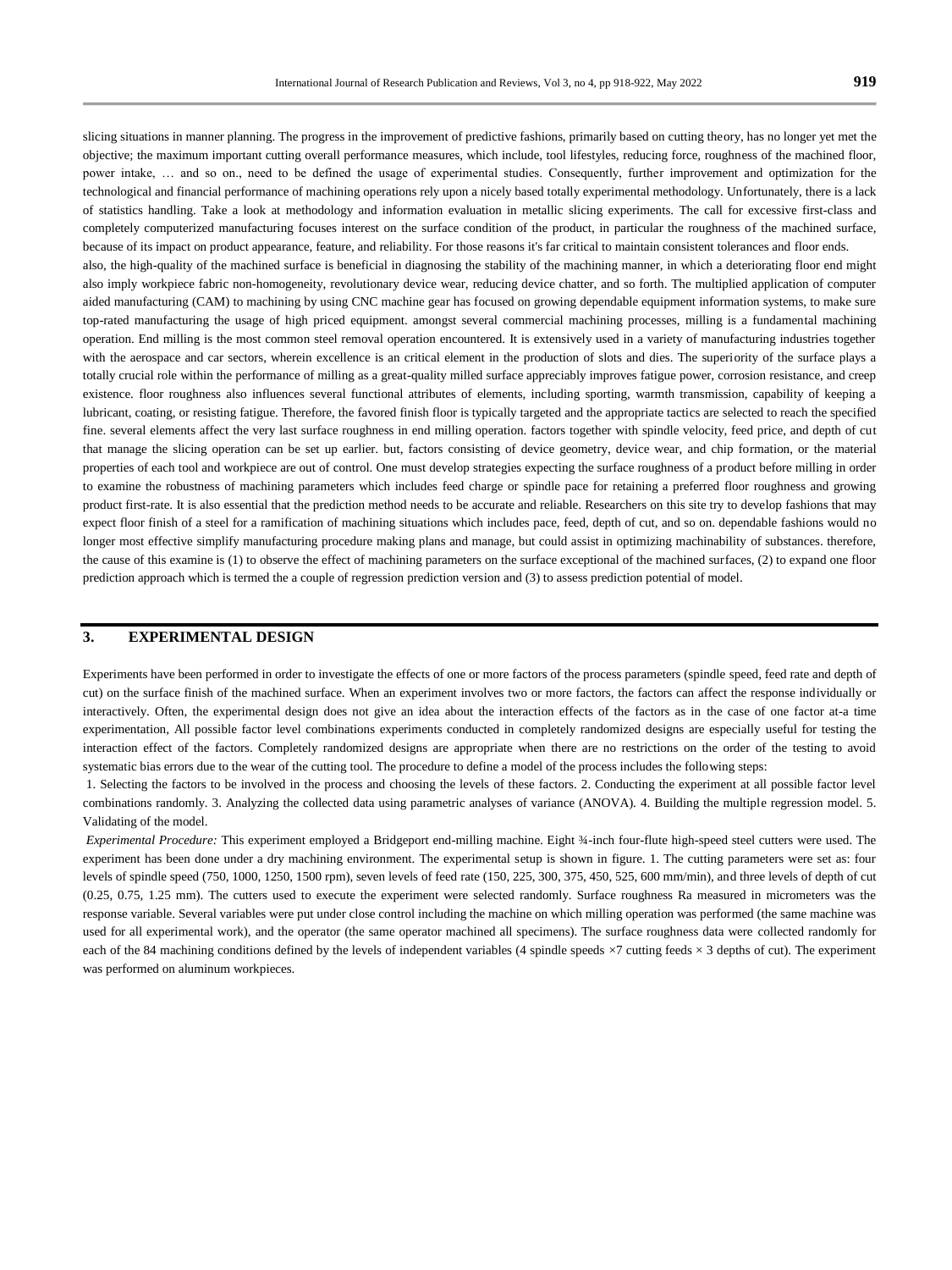

*Building the multiple Regression model :* The proposed multiple regression model is a two-way interaction equation: Y = C + B1X1 + B2X2 + B3X3 +  $B12X1X2 + B13X1X2 + B23X2X3$  (1) where Y: surface roughness in um X1: spindle speed in rpm X2: cutting feed in m/min X3: depth of cut in mm In this model, the criterion variable is the surface roughness (Ra) and the predictor variables are spindle speed, feed rate, and depth of cut. Because these variables are controllable machining parameters, they can be used to predict the surface roughness in milling which will then enhance product quality. A commercial statistical package STATISTICA 6.0 was used to do the regression analysis. In order to judge the accuracy of the multiple regression prediction model, percentage deviation φi and average percentage deviation φ were used and defined as

$$
\phi_{i}=\frac{\left|R_{\textit{aim}}-R_{\textit{aip}}\right|}{R_{\textit{aim}}}\times100\%
$$

Where,

φi: percentage deviation of single sample data.

#### Raim: measured Ra .

Raip: predicted Ra generated by a multiple regression equation.

$$
\overline{\phi} = \frac{\sum_{i=1}^{n} \phi_i}{n}
$$

where,

φ : average percentage deviation of all sample data

n: the size of sample data This method would test the average percentage deviation of actual

Ra (measured by an off-line stylus type profilometer) and predict Ra (produced by the multiple regression model).

### **4. RESULTS**

After 84 specimens were cut for experimental purposes, they were measured off-line with a stylus type profilometer to obtain the roughness average value Ra. All original 84 samples were randomly divided into two data sets, training set and testing set. The training set contained 60 samples which were used to build the model and the testing set contained 24 samples which were used to test the flexibility and the validity of the regression model as shown in Tables 1 and 2, respectively. The collected data were analyzed using parametric analyses of variance (ANOVA) with surface finish as the dependent variable and spindle speed N, Cutting feed F and depth of cut D as independent variables. The ANOVA model was modified to include the main effects of the independent variables and up to two-variable interactions only. The significance level was based on the P-value from ANOVA [13] as 0.05 and 0.05 0.10 0.10 < < > Significant if P Mildly significant if P Insignificant if P (4) A statistical model was created by regression function in STATISTICA 6.0 from the training data set. The R Square was 0.83879, which showed that 83.879 % of the observed variability in Ra could be explained by the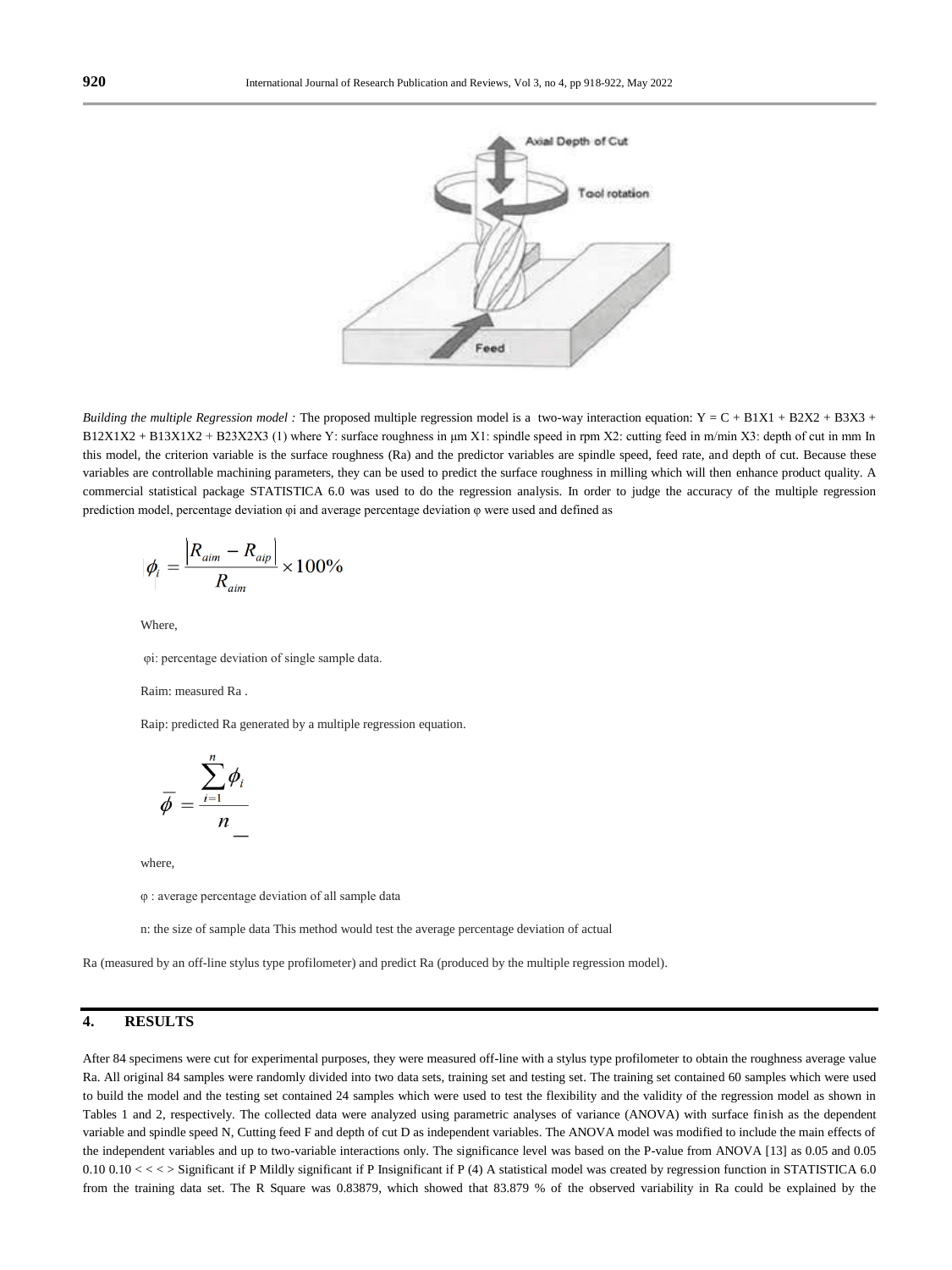independent variables. The Multiple R was 0.9158, which meant that the correlation coefficient between the observed value of the dependent variable and the predicted value based on the regression model was high.

Table 1 Effect of cutting parameters on the surface finish of the machined surfaces (training data set)

|     | Cutting parameters |                                                                                                        |      | $R_a$   |     | <b>Cutting parameters</b><br>$R_{a}$ |        |      |     | Cutting parameters |      |        | $R_a$ |         |
|-----|--------------------|--------------------------------------------------------------------------------------------------------|------|---------|-----|--------------------------------------|--------|------|-----|--------------------|------|--------|-------|---------|
| No. | N                  | F                                                                                                      | D    | $\mu$ m | No. | N                                    | F      | D    |     | No.                | N    | F      | D     |         |
|     | rpm                | mm/min                                                                                                 | mm   |         |     | rpm                                  | mm/min | mm   | um  |                    | rpm  | mm/min | mm    | $\mu$ m |
|     | 750                | 525                                                                                                    | 1.25 | 3.7     | 21  | 1500                                 | 450    | 1.25 | 2.6 | 41                 | 1000 | 600    | 0.75  | 4.0     |
| 2   | 1250               | 300                                                                                                    | 1.25 | 2.4     | 22  | 750                                  | 600    | 0.75 | 4.5 | 42                 | 1250 | 150    | 1.25  | 1.7     |
| 3   | 1000               | 375                                                                                                    | 0.25 | 2.6     | 23  | 1000                                 | 525    | 0.25 | 3.8 | 43                 | 1000 | 375    | 0.75  | 2.6     |
| 4   | 750                | 600                                                                                                    | 1.25 | 4.4     | 24  | 750                                  | 300    | 1.25 | 2.4 | 44                 | 1250 | 300    | 0.75  | 2.5     |
| 5   | 750                | 300                                                                                                    | 0.75 | 2.6     | 25  | 1500                                 | 225    | 0.75 | 1.9 | 45                 | 1000 | 225    | 0.75  | 2.4     |
| 6   | 1500               | 375                                                                                                    | 1.25 | 2.5     | 26  | 1250                                 | 150    | 0.25 | 1.2 | 46                 | 1500 | 300    | 0.75  | 2.1     |
| 7   | 1250               | 450                                                                                                    | 1.25 | 2.3     | 27  | 1250                                 | 525    | 1.25 | 2.5 | 47                 | 1000 | 525    | 0.75  | 3.9     |
| 8   | 1000               | 300                                                                                                    | 1.25 | 2.3     | 28  | 1250                                 | 375    | 1.25 | 2.5 | 48                 | 1250 | 225    | 0.25  | 2.1     |
| 9   | 750                | 150                                                                                                    | 1.25 | 1.9     | 29  | 1000                                 | 225    | 0.25 | 2.3 | 49                 | 1000 | 150    | 0.75  | 1.9     |
| 10  | 1500               | 600                                                                                                    | 0.75 | 2.6     | 30  | 1000                                 | 450    | 0.75 | 3.0 | 50                 | 1250 | 375    | 0.75  | 2.5     |
| 11  | 1500               | 450                                                                                                    | 0.25 | 3.2     | 31  | 1000                                 | 600    | 0.25 | 4.1 | 51                 | 1000 | 150    | 0.25  | 1.6     |
| 12  | 1000               | 450                                                                                                    | 0.25 | 4.0     | 32  | 1500                                 | 150    | 0.25 | 1.3 | 52                 | 1000 | 225    | 1.25  | 2.7     |
| 13  | 750                | 375                                                                                                    | 0.75 | 3.1     | 33  | 750                                  | 375    | 1.25 | 2.6 | 53                 | 750  | 225    | 1.25  | 2.5     |
| 14  | 1250               | 600                                                                                                    | 0.25 | 3.8     | 34  | 1500                                 | 525    | 1.25 | 3.0 | 54                 | 1250 | 450    | 0.75  | 2.2     |
| 15  | 1250               | 225                                                                                                    | 0.75 | 2.1     | 35  | 1250                                 | 300    | 0.25 | 2.6 | 55                 | 1500 | 300    | 0.25  | 2.3     |
| 16  | 1000               | 150                                                                                                    | 1.25 | 1.6     | 36  | 1000                                 | 300    | 0.25 | 3.1 | 56                 | 750  | 450    | 0.25  | 4.8     |
| 17  | 1000               | 300                                                                                                    | 0.75 | 2.1     | 37  | 1500                                 | 225    | 0.25 | 1.4 | 56                 | 1250 | 600    | 0.75  | 2.6     |
| 18  | 750                | 450                                                                                                    | 1.25 | 3.3     | 38  | 750                                  | 225    | 0.75 | 2.6 | 58                 | 750  | 525    | 0.25  | 4.5     |
| 19  | 1500               | 600                                                                                                    | 0.25 | 3.2     | 39  | 750                                  | 150    | 0.75 | 1.7 | 59                 | 1250 | 225    | 1.25  | 2.4     |
| 20  | 1250               | 525                                                                                                    | 0.75 | 2.5     | 40  | 750                                  | 525    | 0.75 | 4.0 | 60                 | 1250 | 150    | 0.75  | 1.7     |
|     |                    | Table 2 Effect of cutting parameters on the surface finish of the machined surfaces (testing data set) |      |         |     |                                      |        |      |     |                    |      |        |       |         |

|     |      | Cutting parameters |      | K <sub>a</sub> , |     |      | Cutting parameters |      | R <sub>a</sub> , |     |      | Cutting parameters |      | R <sub>a</sub> |
|-----|------|--------------------|------|------------------|-----|------|--------------------|------|------------------|-----|------|--------------------|------|----------------|
| No. | N    |                    | D    | um               | No. | N    |                    |      |                  | No. | N    |                    | D    |                |
|     | rpm  | mm/min             | mm   |                  |     | rpm  | mm/min             | mm   | um               |     | rpm  | mm/min             | mm   | um             |
|     | 1000 | 450                | 1.25 |                  |     | 1500 | 450                | 0.75 | 2.3              | 17  | 1500 | 525                | 0.75 | 2.6            |
|     | 1500 | 150                | 1.25 | 1.5              | 10  | 750  | 600                | 0.25 | 4.7              | 18  | 1500 | 525                | 0.25 | 3.1            |
|     | 750  | 300                | 0.25 | 3.0              |     | 1500 | 375                | 0.75 | 2.1              | 19  | 1500 | 600                | 1.25 | 3.2            |
|     | 750  | 450                | 0.75 |                  | 12  | 750  | 375                | 0.25 | 3.2              | 20  | 750  | 150                | 0.25 | 1.6            |
|     | 1000 | 375                | l.25 | 2.6              | 13  | 1250 | 600                | 1.25 | 3.1              | 21  | 1250 | 450                | 0.25 | 2.5            |
| 6   | 750  | 225                | 0.25 | 2.1              | 14  | 1250 | 375                | 0.25 | 2.7              | 22  | 1500 | 150                | 0.75 | 1.4            |
|     | 1500 | 375                | 0.25 |                  | 15  | 1000 | 600                | 1.25 | 2.1              | 23  | 1000 | 525                | 1.25 | 1.5            |
|     | 1250 | 525                | 0.25 | 3.1              | 16  | 1500 | 300                | 1.25 | 2.4              | 24  | 1500 | 225                | 1.25 | 1.8            |

In Table , the coefficients for the independent variables were listed in column B. Using these coefficients, the multiple regression equation could be expressed as:

> $R_a = 1.178854 - 0.000492N + 0.009897F - 0.17625D$  $-0.000003N \times F + 0.000811N \times D - 0.003012F \times D$

The scatterplot between the observed Ra and the predicted Ra of all 84 samples as shown in Figure 2 indicated that the relationship between the actual Ra and the predicted Ra was linear. The result of average percentage deviation (φ ) showed that the training data set (n=60) was 11.645% and the testing data set (n=24) was 12.134%. This means that the statistical model could predict the surface roughness (Ra) with about 88.355% accuracy of the training data set and approximately 87.866% accuracy of the testing data set.

|  |  | Table 3: included in the multiple regression model $(0=0.05)$ |  |  |
|--|--|---------------------------------------------------------------|--|--|
|  |  |                                                               |  |  |

| Factor                  | Effect      | Standard  | Regression  | P-value    |  |  |  |  |  |
|-------------------------|-------------|-----------|-------------|------------|--|--|--|--|--|
|                         | (Beta)      | error     | Coefficient |            |  |  |  |  |  |
|                         |             | of effect | (B)         |            |  |  |  |  |  |
|                         |             | (SE Beta) |             |            |  |  |  |  |  |
| Intercept               |             |           | 1.178854    | $0.0000*$  |  |  |  |  |  |
| N                       | $-0.166194$ | 0.173971  | $-0.000492$ | $0.0000*$  |  |  |  |  |  |
| F                       | 1.792732    | 0.242093  | 0.009897    | $0.0000*$  |  |  |  |  |  |
| D                       | $-0.086891$ | 0.258455  | $-0.176250$ | $0.0002*$  |  |  |  |  |  |
| $N \times F$            | $-0.803242$ | 0.258455  | $-0.000003$ | $0.0017*$  |  |  |  |  |  |
| NxD                     | 0.507176    | 0.242093  | 0.000811    | $0.0585**$ |  |  |  |  |  |
| FxD                     | $-0.726007$ | 0.173971  | $-0.003012$ | $0.0000*$  |  |  |  |  |  |
| *: Strongly significant |             |           |             |            |  |  |  |  |  |
| **: Mildly significant  |             |           |             |            |  |  |  |  |  |